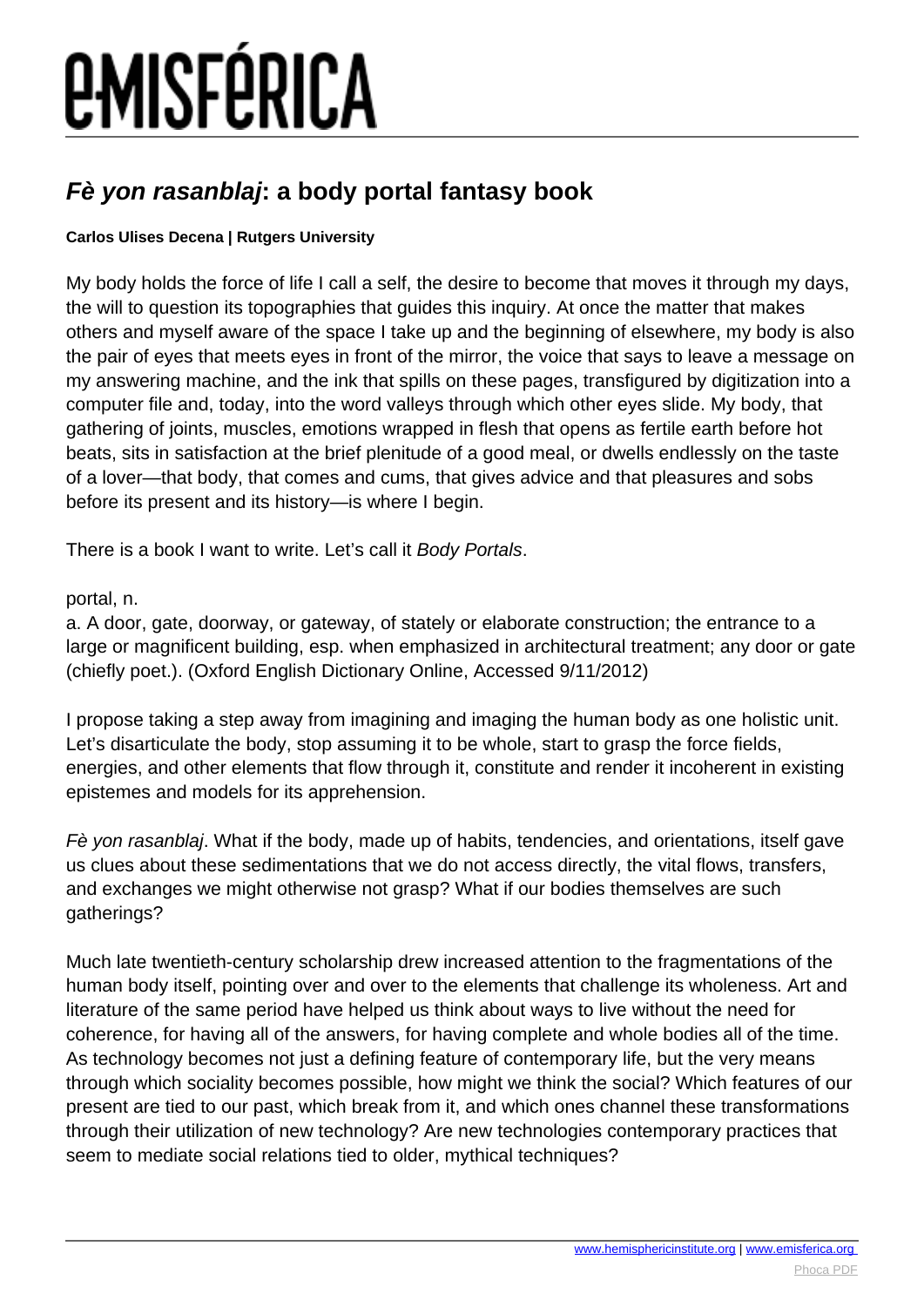# *<u>EMISFÉRICA</u>*

Could drumming as a practice be the grandparent of texting?

The person talking on her own at the train station: is she entertaining figments of a schizophrenic mind, talking to spirits, or arguing with her sister-in-law about a wedding dress via Bluetooth?

My fantasy book owes its conceit to the fantasy books about which Caribbeanist scholar Efraín Barradas has often published and discussed at professional meetings. It thinks with Caribbean artistic production about transformations of identity and sociality that shape the contours of the human body itself. This is not an appeal to the hybridized, mestizo body of the twentieth century. Body Portals maps a body that is itself a staging ground, tied not to the traditional units of analysis that reigned supreme in the twentieth century, but demanding that we pay attention and develop new modes of thought for their apprehension in our contemporary moment. If this pushes at the edges of twentieth-century protocols for knowledge and legitimacy, then my book breaks from these to advance a different kind of cultural critique, especially within feminism, Caribbean studies, and decolonial theory.

This portal book does not portend new mestizajes, hybridities, and creolizations. These are exhausted frames.

Many Caribbean and US Latino artists refuse to let us forget the colonial past that imbricates our present, and their work offers clues about contemporary conditions for subject formation sited in the human body itself. What do identity and belonging look like from a conceptual locus of enunciation that does not assume complete bodily coherence, but that instead maps the various mediations through which bodies become intelligible, articulate energetic fields, and engage other bodies? In what way does thinking about the human body along these lines reengage the social and the macro structural?

Fè von rasanblai. Perhaps the first step to construct that fantasy book, this "body portal." is to vocalize this desire for its inception in this special issue, as a provocation and invitation to a gathering of forces, intellectual energies, and insights that might result not just in bodies as meeting grounds, but also in book projects that rethink the single author or the single voice as their logos. Perhaps that "body portal" can model intellectual praxis otherwise, intellectual work more resistant to the modalities of knowledge production, authorship, and professional advancement that have frustrated most of my own travels. I hope I am not alone.

**Carlos Ulises Decena** is an interdisciplinary scholar, whose work straddles the humanities and social sciences, and whose intellectual projects engage and blur the boundaries among critical ethnic, queer, and feminist studies and social justice. His first book, Tacit Subjects: Belonging and Same-Sex Desire among Dominican Immigrant Men, was published by Duke University Press in 2011. He is currently at work on two book-length